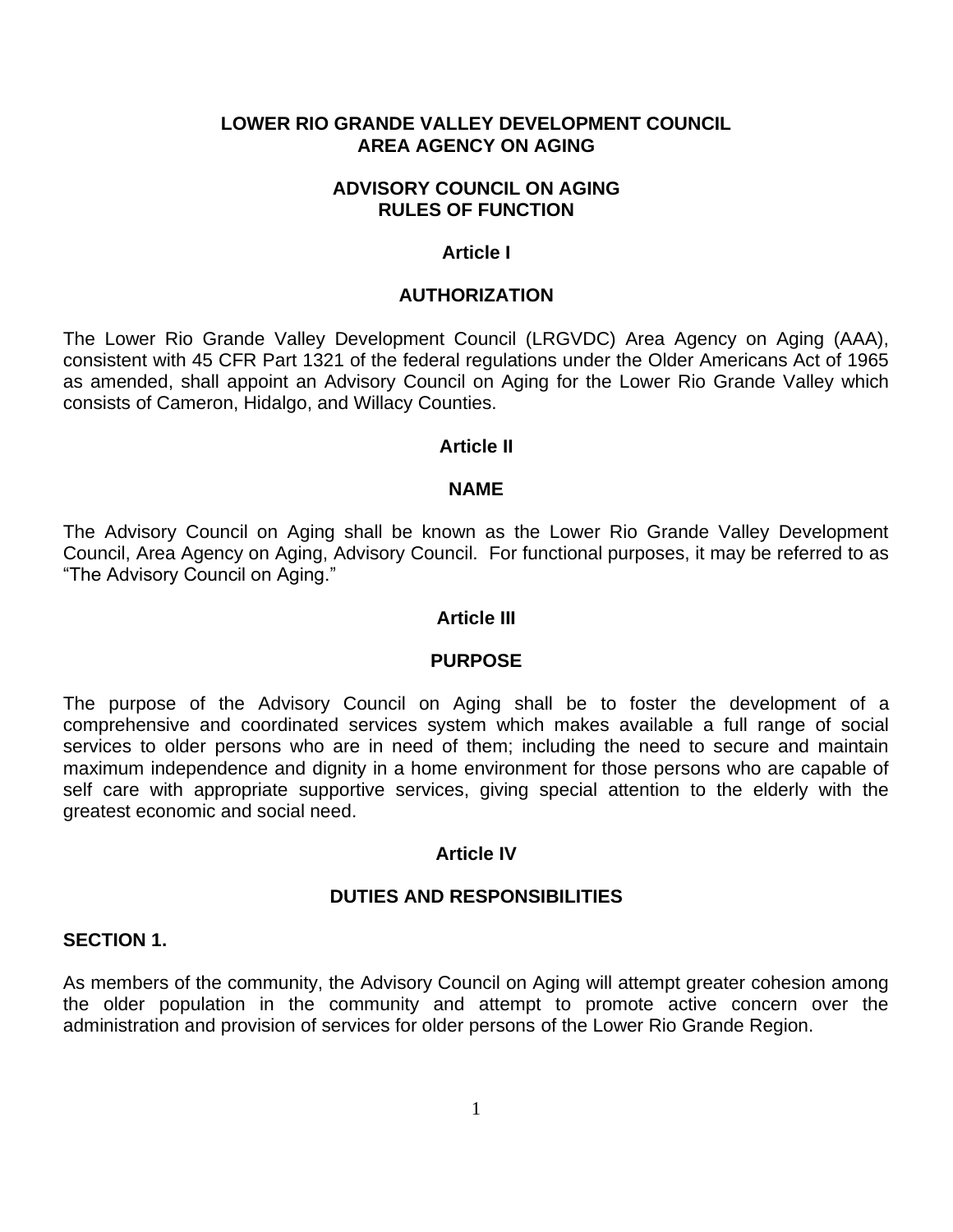# **SECTION 2.**

The duties and responsibilities of the Advisory Council on Aging will be, but not limited to, the following:

- A. To advise Area Agency staff on all matters related to the development and administration of the Area Plan as adopted.
- B. To reflect the needs of the individual communities in the region.
- C. To assist the AAA in identifying existing and potential resources in the region.
- D. To review recommendations from the Proposal Review Committee and to recommend to the LRGVDC Board of Directors for final approval on all funding requests.
- E. To review action program proposals and make recommendations on actions which affect older persons.
- F. Reviews evaluations performed by the Area Agency on Aging of services being provided for the purpose of improving those programs.

# **Article V**

# **MEMBERSHIP**

# **SECTION 1.**

The Advisory Council on Aging membership will consist of representatives of program participants, elected officials, and the general public. It shall include persons with the greatest economic or social need from this area. The composition of the Advisory Council on Aging shall consist of more than 50% older persons as specified in the Older Americans Act of 1965 as amended.

# **SECTION 2.**

Prospective members to the Advisory Council on Aging should be carefully selected for their interest and devotion to the needs of the elderly. They should be able and willing to donate sufficient personal time to attend regular council meetings and to work on other assigned tasks. Prospective members will also assign an alternate with full voting rights to serve when the member is unable to serve.

# **SECTION 3.**

The Advisory Council on Aging will consist of twenty-three (17) members. Appointments will be made according to the elderly population in each county. Representatives by county will be 50% Hidalgo County, 40% Cameron County, and 10% Willacy County.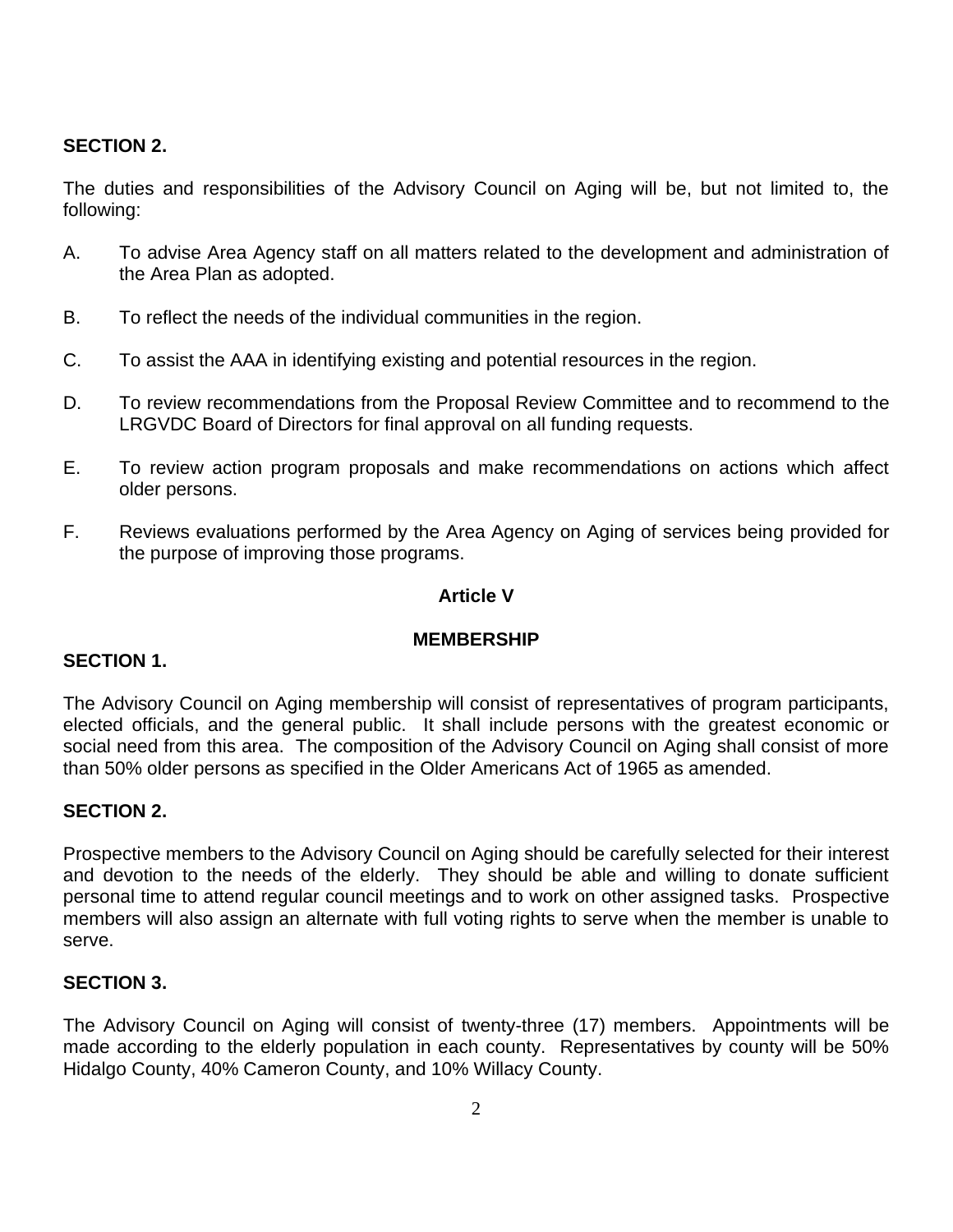Composition (45 CFR Part 1321.61) of the Advisory Council on Aging will consist of more than 50% of persons 60 years of age or older with the greatest economic or social need; older minority individuals; and participants under this part.

Other members of the Advisory Council on Aging shall be composed of representatives of older persons; local elected officials; and the public. Thus, the Council membership shall be composed of:

 $51\% = 11$  members  $60+$  as described; 49% = 6 other members as described;

and County Distribution as described shall be:

| 50% - Hidalgo County | $\blacksquare$           | $9 - 60 == 6 - Other = 3$    |  |
|----------------------|--------------------------|------------------------------|--|
| 40% - Cameron County | $\overline{\phantom{a}}$ | $6 - 60 + = 4 - Other = 2$   |  |
| 10% - Willacy County | $\blacksquare$           | $2 - 60 == 1 - Other = 1$    |  |
| TOTAL                |                          | $17 - 60 + = 11 - Other = 6$ |  |

and/or less than 2 representatives per county, or at least 1 older person and 1 other member per county.

# **SECTION 4.**

The selection of Advisory Council members shall be made in the following steps:

- A. Area Agency staff shall recommend to the Advisory Council a list of nominees taken from a list of names submitted by Advisory Council members or other interested persons to the AAA office.
- B. The Advisory Council shall review the nominees and submit its recommendations to the LRGVDC Board of Directors, who shall make all appointments. All appointments including the alternate shall be for three (3) years with the period of time extending from October 1st of each year and expiring one (1) day before the third anniversary date. An Advisory Council member can succeed himself/herself.

Consideration of any vacancies shall be discussed in August and recommendations be made in September so that a full compliment of members be available by October  $1<sup>st</sup>$  of each year. The Advisory Council shall appoint a nominating committee at their regular August meeting to recommend a slate of officers. The Area Agency on Aging staff shall submit for approval a Chairperson and Vice-chairperson, to the LRGVDC Board of Directors.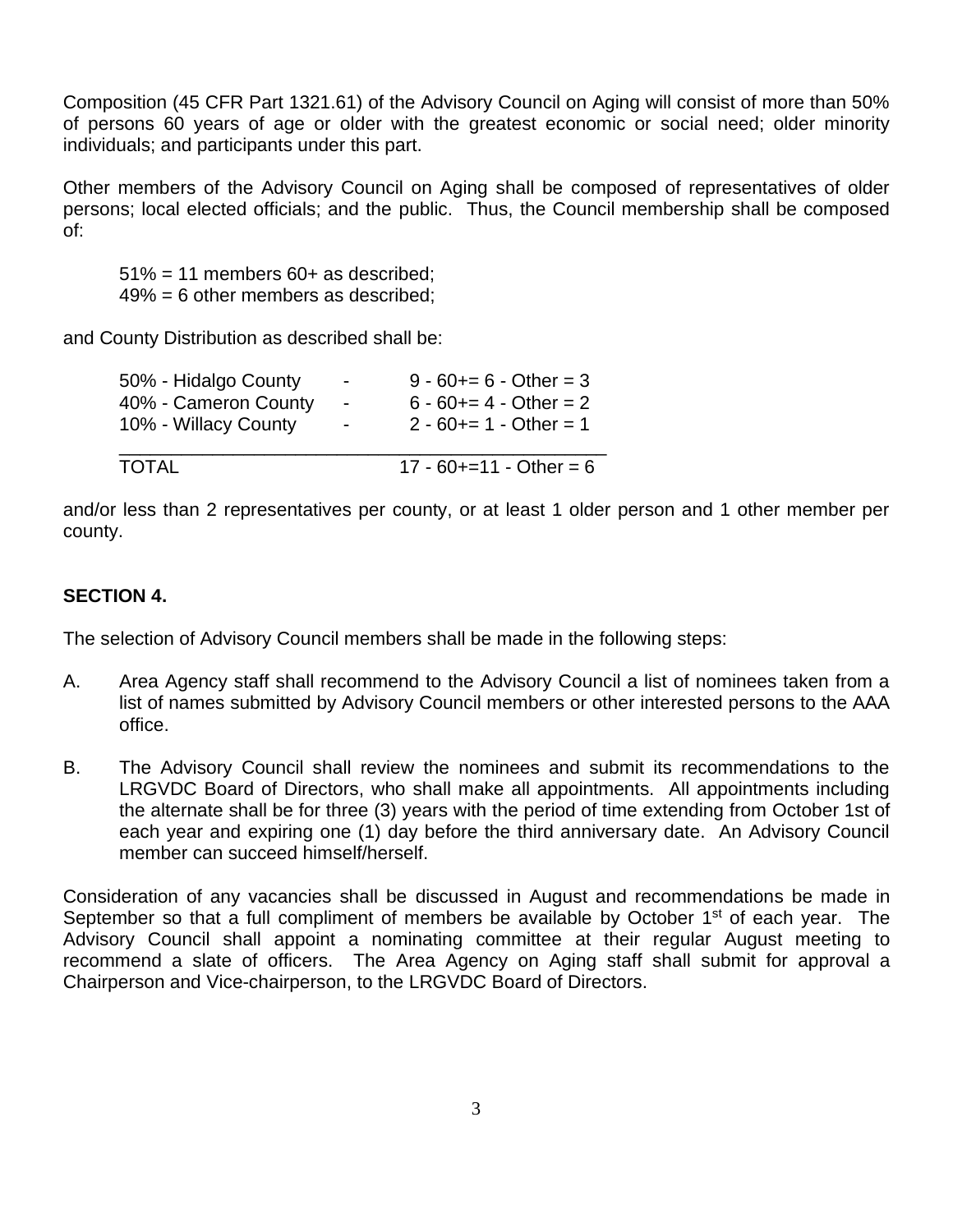# **Article VI**

## **OFFICERS**

The term of office for chairperson and vice-chairperson shall be for one year or until their successors are selected. Chair and Vice-Chairperson filling these posts may succeed themselves. Should the chairperson, for any cause vacate that position, the Vice-Chairperson shall become Chairperson and a new Vice-Chairperson shall be selected by the Advisory Council membership in its usual method of selection.

The Vice-Chairperson shall perform the duties of the Chairperson in the event of the Chairperson's absence. In the event the Chairperson and Vice-Chairperson are both absent, the remaining members shall vote for a Chairperson Pro-Tem, who shall chair only that meeting, and only so long as the Chairperson and Vice-Chairperson remain absent.

Chairperson is expected to attend at least 75% of AAA Advisory Board annual meetings. A Chairperson not present at 75% of the board meetings shall be deemed to have resigned unless the absences are considered excusable.

The Chairperson may resign at any time by delivering written notice to the Director of Area Agency on Agency. Such resignation shall take effect upon receipt or, if later, at the time specified in the notice.

# **Article VII**

## **AD-HOC COMMITTEES**

The chairperson shall appoint Ad-Hoc Committees as the need may arise and shall set forth rules for their purpose and function. Members of Ad-Hoc Committees do not necessarily need to be Advisory Council Members.

# **Article VIII**

## **SECTION 1.**

The Advisory Council shall hold regular meetings at least on a monthly basis. Prior notice of the meeting shall be mailed to all Advisory Council members specifying the time and place of the meeting.

The suggested time for beginning the Advisory Council meetings shall be 2:00 p.m. and preferably should terminate by 4:00 p.m.